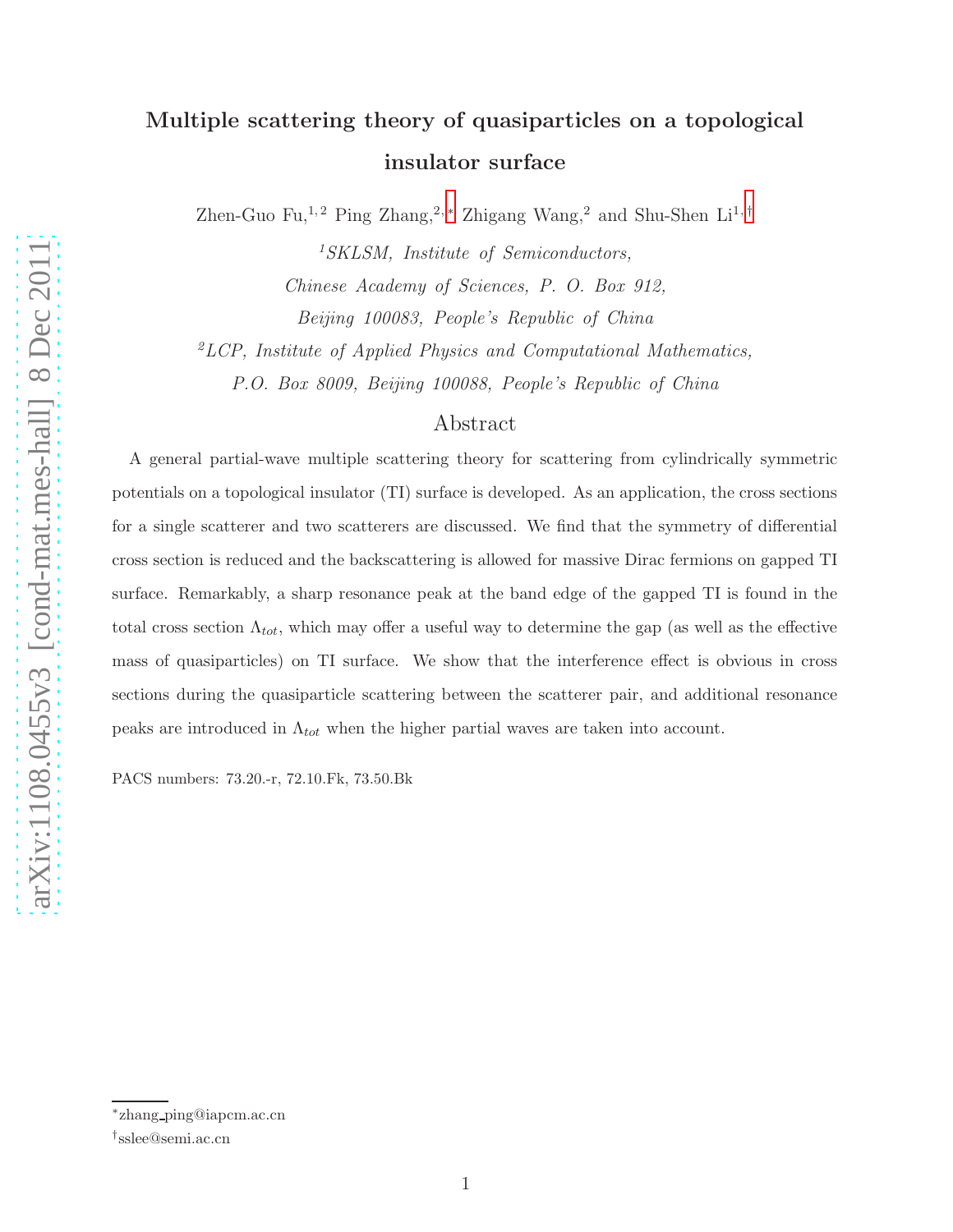Topological insulator (TI) has attracted lots of interest in modern condensed matter physics field since the advanced progress in theoretical [\[1](#page-9-0)[–5](#page-9-1)] and experimental [\[6](#page-9-2)[–9\]](#page-9-3) studies of this new quantum matter phase. The ideal three-dimensional (3D) TI exhibits gapless modes on surface, and the backscattering is forbidden due to the time reversal invariance, which has been observed in the angle-resolved photo emission spectroscopy experiments on  $Bi_2Te_3$ surface [\[10](#page-9-4)]. However, if the Dirac fermions gain mass, a gap will be induced in system, which breaks the time reversal symmetry  $[11-13]$  and as a consequence, the scattering and transport properties should be different from the gapless case. Due to the single Diraccone nature, no complicated intervalley scattering events occur on TI surface. Therefore, it can be expected that in situ measurement or even manipulation of impurity scattering processes on TI surfaces should pave a promising way to study electronic structures and find extraordinary quantum phenomena in various TI materials. Recently, a series of scanning tunneling microscopy (STM) measurements [\[14](#page-9-7)[–16\]](#page-9-8) and theoretical simulations [\[17,](#page-9-9) [18\]](#page-9-10) have been performed on  $Bi_2Te_3$  and  $Bi_{1-x}Sb_x$  surface states to study the scattering effect in the dilute impurity limit. On the other hand, when the impurities are located close to each other, the multiple scattering effects should be important. Especially, since the quasipartcle's spin is strongly coupled to its momentum, then the quantum interference between different spin states during multiple scattering process may display profound phenomena such as electric conductance weak (anti-)localization [\[19](#page-9-11)] and Aharonov-Bohm effect [\[20](#page-9-12)] in STM signal. Therefore, it is clear that at present more deep multiple scattering studies are being called for.

In this work we conduct a multiple scattering theory for the massive as well as massless Dirac fermions on surfaces of 3D TIs. A general partial-wave multiple scattering formula for scattering from short-range cylindrically symmetric potentials is developed. The cross sections for a single scatterer and two scatterers are discussed, and the interference effect during the quasiparticle scattering between the scatterer pair is found. We show that higher partial waves induce prominent corrections in cross sections, including additional resonance peaks. The symmetry of differential cross section is reduced and the backscattering can be observed for massive Dirac fermions due to the breaking of the time reversal symmetry. Especially, a sharp resonance peak at the band edge of the gapped Dirac fermion is found in total cross section, which may offer a useful way to determine the gap of the TI surface states. Note that our formulation is closely related to those given on semiconductor heterostructure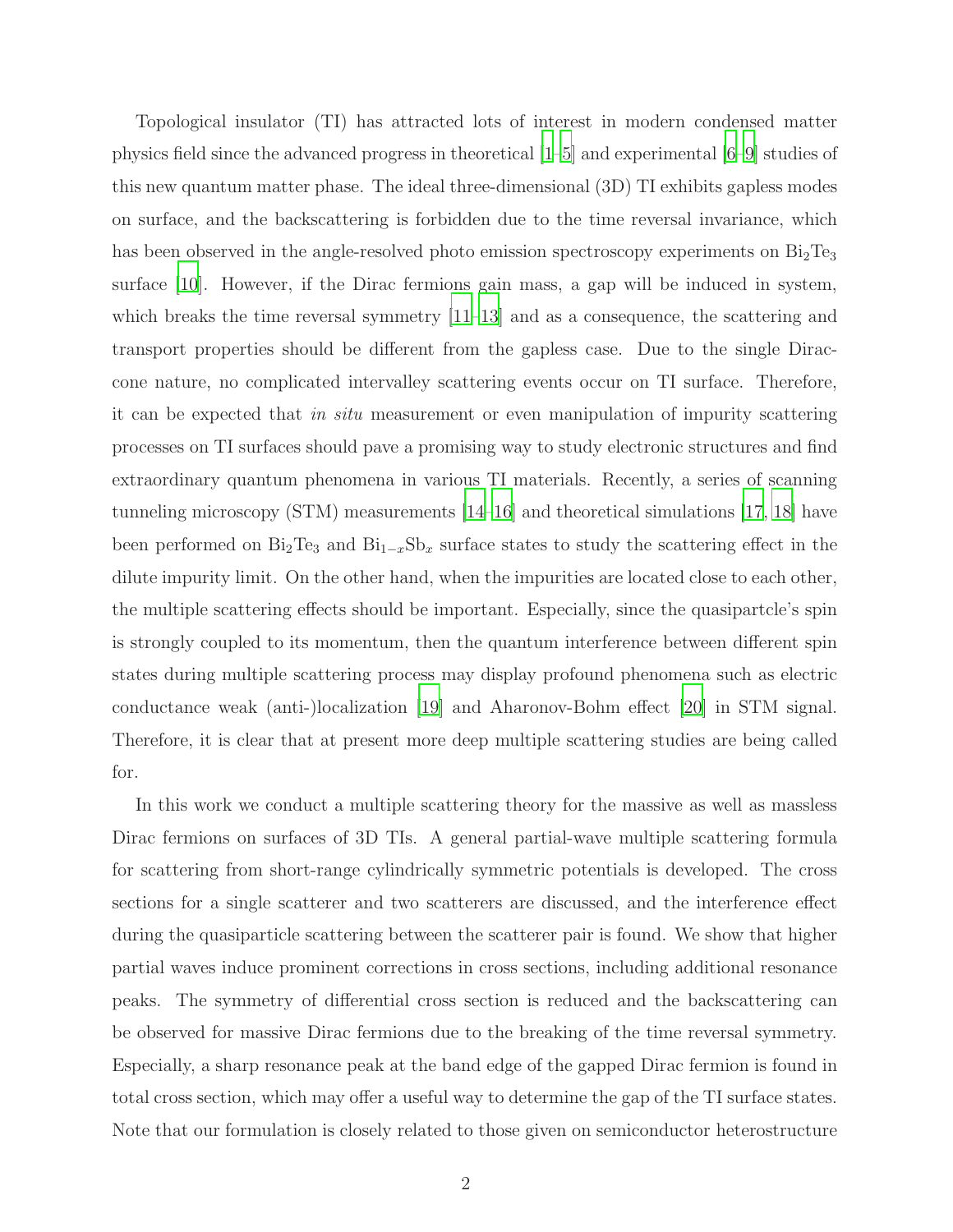[\[21\]](#page-9-13) and graphene [\[22](#page-9-14)[–24](#page-9-15)]. Remarkably, unlike graphene, the TI surface is a single Diraccone system, which makes the present intravalley multiple scattering theory more natural and exact.

We start from the effective-mass Hamiltonian near the Dirac point,

<span id="page-2-0"></span>
$$
H_0 = \hbar v_F (\boldsymbol{\sigma} \times \boldsymbol{k}) \cdot \hat{z} + \Delta \sigma_3, \tag{1}
$$

where  $v_F \approx 5.0 \times 10^5$  m/s is the Fermi velocity,  $\sigma = (\sigma_1, \sigma_2, \sigma_3)$  are Pauli matrices,  $\mathbf{k} = (k_x, k_y)$ is the planer momentum, and  $\Delta = m^* v_F^2$  is the band-gap, which is absent in the massless limit. The eigenstates of  $H_0$  are given by plane wave

$$
\Psi_{0,\pm}(\boldsymbol{r}) = \frac{e^{i\boldsymbol{k}\cdot\boldsymbol{r}}}{\sqrt{2|\epsilon|}} \left(\delta_+, \mp i\delta_- e^{i\theta_{\boldsymbol{k}}}\right)^T,\tag{2}
$$

where  $\delta_{\pm} = \sqrt{|\epsilon \pm \Delta|}$ , and  $\epsilon = \pm \sqrt{(\hbar v_F k)^2 + \Delta^2}$  with the upper (lower) sign referring to the electron (hole) part of the spectrum. The Berry phase of system given by  $-i\int_0^{2\pi} d\theta_k \langle \Psi_{0,\pm} | \partial_{\theta_k} | \Psi_{0,\pm} \rangle = \frac{|\epsilon - \Delta|}{|\epsilon|}$  $\frac{-\Delta_1}{|\epsilon|}\pi$  indicates that the backscattering is allowed (prohibited) if band-gap  $\Delta \neq 0$  (=0), which will be observed in differential cross section in the following discussion. To obtain the scattering theory from localized, cylindrically symmetric scatterers, it is convenient for boundary condition treatment to express the eigenstates for Eq. [\(1\)](#page-2-0) in cylindrical coordinates, which are written as

$$
\chi_{l,\pm}^{(1,2)}(\mathbf{r}) = \sqrt{\frac{k}{2\left|\epsilon\right|}} e^{il\theta} \left(\delta_+ H_l^{(1,2)}, \pm \delta_- H_{l+1}^{(1,2)} e^{i\theta}\right)^T, \tag{3}
$$

for outgoing and incoming cylindrical waves about  $r=0$ , respectively. Here  $H_l^{(1,2)}$  $\int_l^{(1,2)}$  are Hankel functions of order l with variable kr.

The potential of each symmetric scalar scatterer can be expressed as

$$
V\left(\boldsymbol{r}\right) = V_0 \theta \left(a - r\right),\tag{4}
$$

where a is the radius of scatterer. The incident plane wave centered about a single scatterer located at  $r_n$  is given by

$$
\Phi_{\pm}^{in}(\boldsymbol{r}) = \frac{e^{i\boldsymbol{k}\cdot\boldsymbol{r}_n}}{2\sqrt{k}} \sum_{l=-\infty}^{\infty} e^{il(\theta_n-\theta_{\boldsymbol{k}})} i^l \left( \chi_{l,\pm}^{(1)}(\boldsymbol{\rho}_n) + \chi_{l,\pm}^{(2)}(\boldsymbol{\rho}_n) \right), \tag{5}
$$

where  $\chi_{l,\pm}^{(1)}$  and  $\chi_{l,\pm}^{(2)}$  represent outgoing and incoming waves about  $r_n$ , with  $\rho_n = r - r_n$  and  $e^{i\theta_n} = \frac{\rho_n \cdot (\hat{x} + i\hat{y})}{\rho_n}$  $\frac{(x+iy)}{\rho_n}$ . By using the boundary condition at  $\rho_n=a$ , we can get the scattered wave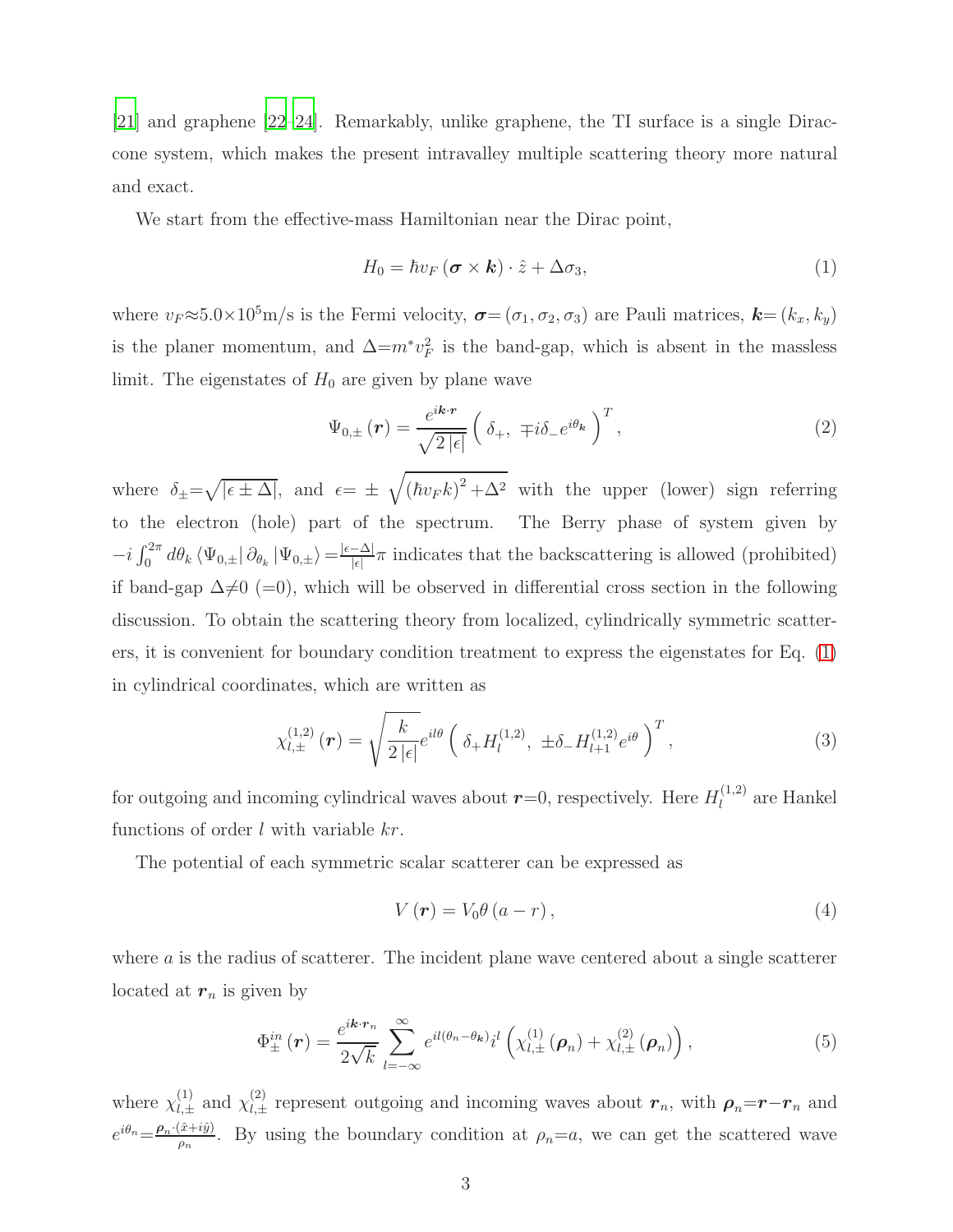function

<span id="page-3-0"></span>
$$
\Psi_{\pm}^{sc}(\mathbf{r}) = s_0 G_{+0} T_0^{-} \Phi_{\pm}^{in} + \sum_{l=1}^{\infty} \left[ s_l G_{+l} T_l^{-} + s_{-l} G_{-l} T_l^{+} \right] \Phi_{\pm}^{in}, \tag{6}
$$

where the *l*th-partial wave t–matrix is  $T_l^{\pm}$ =diag( $\hat{P}_l^{\pm}$ ,  $\mp i \hat{P}_{l\mp 1}^{\pm}$ ) with  $\hat{P}^{\pm}_{l}=\frac{1}{i^{l}k}$  $\frac{1}{i^lk^l}(\partial_x \pm i\partial_y)^l = \frac{e^{\pm i l\theta}}{i^lk^l}$  $\frac{e^{\pm il\theta}}{i^lk^l}(\partial_r\pm\frac{i}{r})$  $(\frac{i}{r}\partial_{\theta})^{l}$ , and

$$
G_{+l} = \frac{i^{l}e^{il\theta_{n}}}{2|\epsilon|} \begin{pmatrix} \delta_{+}^{2}H_{l}^{(1)} & \pm \delta_{+}\delta_{-}H_{l}^{(1)} \\ \pm \delta_{+}\delta_{-}H_{l+1}^{(1)}e^{i\theta_{n}} & \delta_{-}^{2}H_{l+1}^{(1)}e^{i\theta_{n}} \end{pmatrix},
$$

$$
G_{-l} = \frac{i^{l}e^{-il\theta_{n}}}{2|\epsilon|} \begin{pmatrix} \delta_{+}^{2}H_{l}^{(1)} & \mp \delta_{+}\delta_{-}H_{l}^{(1)} \\ \mp \delta_{+}\delta_{-}H_{l-1}^{(1)}e^{i\theta_{n}} & \delta_{-}^{2}H_{l-1}^{(1)}e^{i\theta_{n}} \end{pmatrix}.
$$
(7)

The variable of Hankel functions is  $k\rho_n$ . The scattering amplitude of the lth partial wave is

$$
s_{l} = \frac{\tilde{A}^{+} J_{l} (ka) J_{l+1} (k'a) - \tilde{A}^{-} J_{l+1} (ka) J_{l} (k'a)}{\tilde{A}^{-} H_{l+1}^{(1)} (ka) J_{l} (k'a) - \tilde{A}^{+} H_{l}^{(1)} (ka) J_{l+1} (k'a)},
$$
\n(8)

where  $\tilde{A}^{\pm} = \sqrt{\Big|}$ ǫ±∆  $\epsilon$ − $V_0$ .±∆ |,  $k' = \sqrt{(\epsilon - V_0)^2 - \Delta^2}/\hbar v_F$ , and  $J_l$  is the Bessel function of order l. In the massless limit, i.e.,  $\Delta=0$ , the above Eq. [\(6\)](#page-3-0) can be reduced into a more compact form due to the symmetry of the band, which is written as

$$
\Psi_{\pm}^{sc}(\boldsymbol{r}) = \sum_{l=0}^{\infty} \frac{4i\hbar v_F s_l}{k} G_l(\boldsymbol{r}, \boldsymbol{r}_n, \epsilon) T_l \left[ \Phi_{\pm}^{in} \right], \tag{9}
$$

where

$$
G_l \propto \begin{pmatrix} H_l^{(1)} e^{il\theta_n} & \mp H_{l+1}^{(1)} e^{-i(l+1)\theta_n} \\ \pm H_{l+1}^{(1)} e^{i(l+1)\theta_n} & H_l^{(1)} e^{-il\theta_n} \end{pmatrix},
$$
\n(10)

and  $T_l = \text{diag}(\hat{P}_l^-, \hat{P}_l^+)$ . Here, we have used the relation  $s_{-(l+1)} = s_l$  for  $\Delta = 0$ .

It is easy to extend the above theory to multiple scattering problems of massive quasiparticles on TI surface. The total wave function for N scatterers located at positions  $r_1, r_2, \cdots r_N$ is given by  $\Psi(r) = \Phi_{\pm}^{in} + \Psi_{\pm}^{sc}$ , where

<span id="page-3-1"></span>
$$
\Psi_{\pm}^{sc}(\mathbf{r}) = \mathbb{G}(\mathbf{r}) \, SM^{-1} \vec{\phi}.\tag{11}
$$

Here,  $\mathbb{G}(r)$  is a  $2\times 2N$   $(2l_{\text{max}}+1)$  matrix,

<span id="page-3-2"></span>
$$
\mathbb{G}\left(\boldsymbol{r}\right) = \left(\ \tilde{G}\left(\boldsymbol{r}, \boldsymbol{r}_1\right), \ \tilde{G}\left(\boldsymbol{r}, \boldsymbol{r}_2\right), \ \cdots, \ \tilde{G}\left(\boldsymbol{r}, \boldsymbol{r}_N\right) \ \right) \tag{12}
$$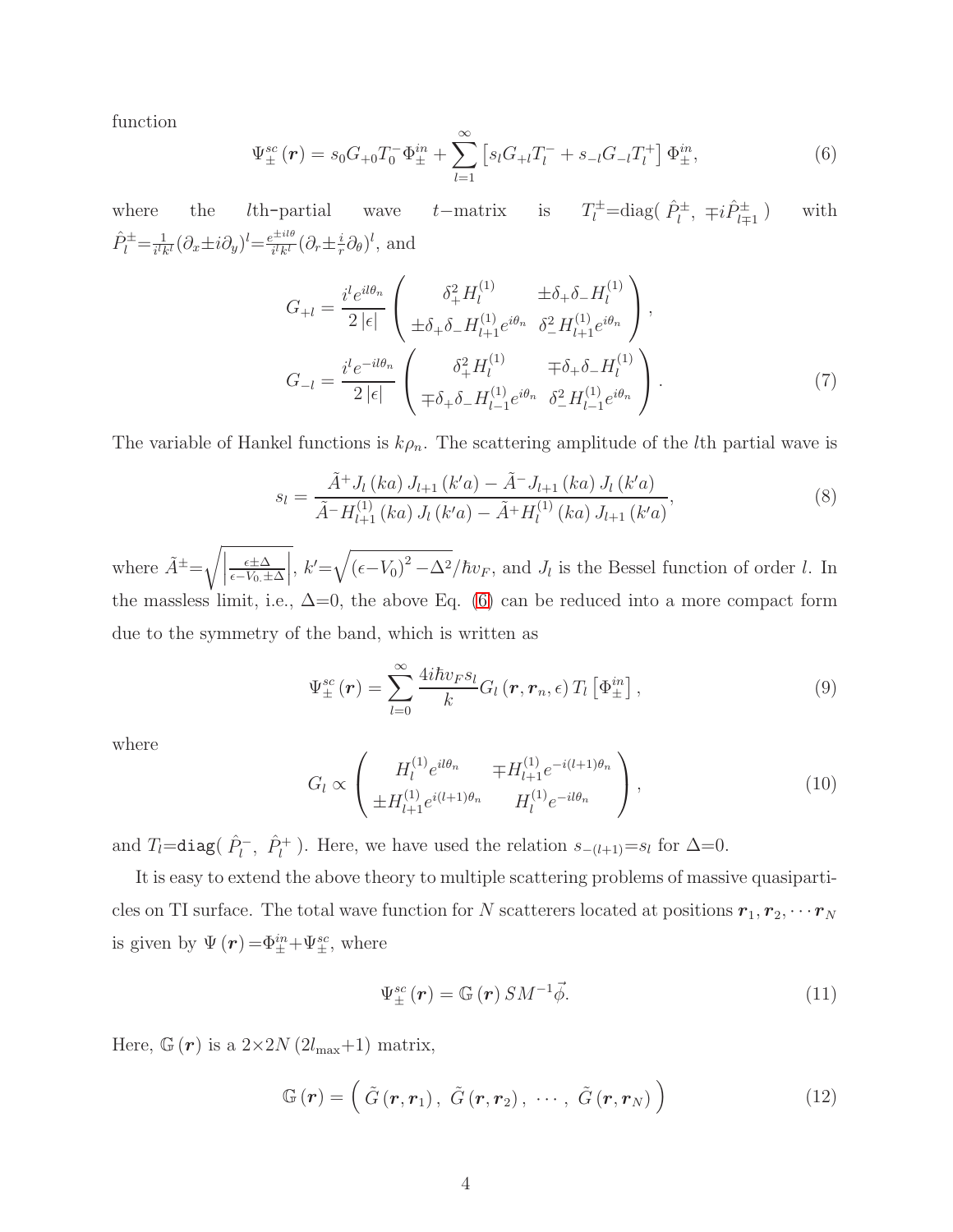with  $\tilde{G} = [G_{+0}, G_{+1}, G_{-1}, \cdots, G_{+l_{\text{max}}}, G_{-l_{\text{max}}}].$  S is a 2N  $(2l_{\text{max}}+1) \times 2N (2l_{\text{max}}+1)$  diagonal matrix with the nontrivial elements  $s_0$  and  $s_{\pm l}$ . M is expressed by

$$
M = \mathbf{1} - \mathbf{G}S,\tag{13}
$$

where

$$
\mathbf{G} = \begin{pmatrix} \mathbf{0} & \mathbf{G}(1,2) & \cdots & \mathbf{G}(1,N) \\ \mathbf{G}(2,1) & \mathbf{0} & \cdots & \mathbf{G}(2,N) \\ \vdots & \vdots & \ddots & \vdots \\ \mathbf{G}(N,1) & \mathbf{G}(N,2) & \cdots & \mathbf{0} \end{pmatrix},
$$
(14)

with  $\mathbf{G}(i, j)$  are  $2(2l_{\text{max}}+1) \times 2(2l_{\text{max}}+1)$  matrices constructed by  $T_l^{\pm}$  $\int_l^\pm \left[G_{l'}^{k}\left(i,j\right)\right]$  $(0 \leq l, l' \leq l_{\text{max}})$ . Finally,  $\vec{\phi}$  can be written as a 2N  $(2l_{\text{max}}+1) \times 1$  vector, explicitly,

<span id="page-4-0"></span>
$$
\vec{\phi} = \left(\phi_1, \phi_2, \cdots, \phi_N\right)^T, \tag{15}
$$

where  $\phi_i = \left[ T_0^- \left[ \Phi\left(\boldsymbol{r}_i\right) \right], T_1^- \left[ \Phi\left(\boldsymbol{r}_i\right) \right], T_1^+ \left[ \Phi\left(\boldsymbol{r}_i\right) \right], \cdots, T_{l_{\text{max}}}^- \left[ \Phi\left(\boldsymbol{r}_i\right) \right], T_{l_{\text{max}}}^+ \left[ \Phi\left(\boldsymbol{r}_i\right) \right] \right]^T$ . The multiple scattering problem will be simplified in the massless limit  $\Delta=0$ , and similar to the case of a single scatterer, some transformations, including  $s_{-(l+1)} = s_l$ ,  $(T_l^+$  $l^+, T_l^ \rightarrow$   $T_l$ , and  $(G_{+l}, G_{-l}) \rightarrow G_l$ , should be performed in Eqs. [\(11](#page-3-1)[-15\)](#page-4-0). Consequently, matrices M and S are reduced to 2N  $(l_{\text{max}}+1) \times 2N (l_{\text{max}}+1)$  ones, which are similar to the problems of intravalley multiple scattering of quasiparticles in graphene [\[24\]](#page-9-15), so that we do not show the explicit formulas for the case of  $\Delta=0$  herein.

The above theory allows one to solve the multiple scattering problems on gapped or gapless TI surface with higher partial waves, which may be important as the distance between scatterers decreases as well as the scattering potential is strong. If the potential is very weak, s–wave  $(l_{\text{max}}=0)$  is enough. To obtain the scattering amplitude and the cross section, we apply the following approximation on Hankel functions  $H_l^{(1)}$  $\prod_l^{(1)}$  in Eq. [\(12\)](#page-3-2) for  $r \rightarrow \infty$ ,

$$
H_l^{(1)}(k\rho_n) \to \sqrt{\frac{2}{i^{2l+1}\pi kr}} e^{ikr} e^{-ik\hat{r}\cdot \mathbf{r}_n},\tag{16}
$$

and  $e^{i\theta_n} = \rho_n \cdot (\hat{x} + i\hat{y}) / \rho_n \rightarrow \hat{r} \cdot (\hat{x} + i\hat{y}) = e^{i\varphi}$ , where  $\hat{r} = (\cos \varphi, \sin \varphi)$  is a unit vector in the direction of  $r$ . Finally, the scattered wave function can be approximated as

$$
\Psi_{\pm}^{sc}(\mathbf{r}) \to f(\mathbf{k}, \varphi) \frac{1}{\sqrt{2|\epsilon|}} \left(\delta_{+}, \mp i\delta_{-}e^{i\varphi}\right)^{T} \frac{e^{ikr}}{\sqrt{r}},\tag{17}
$$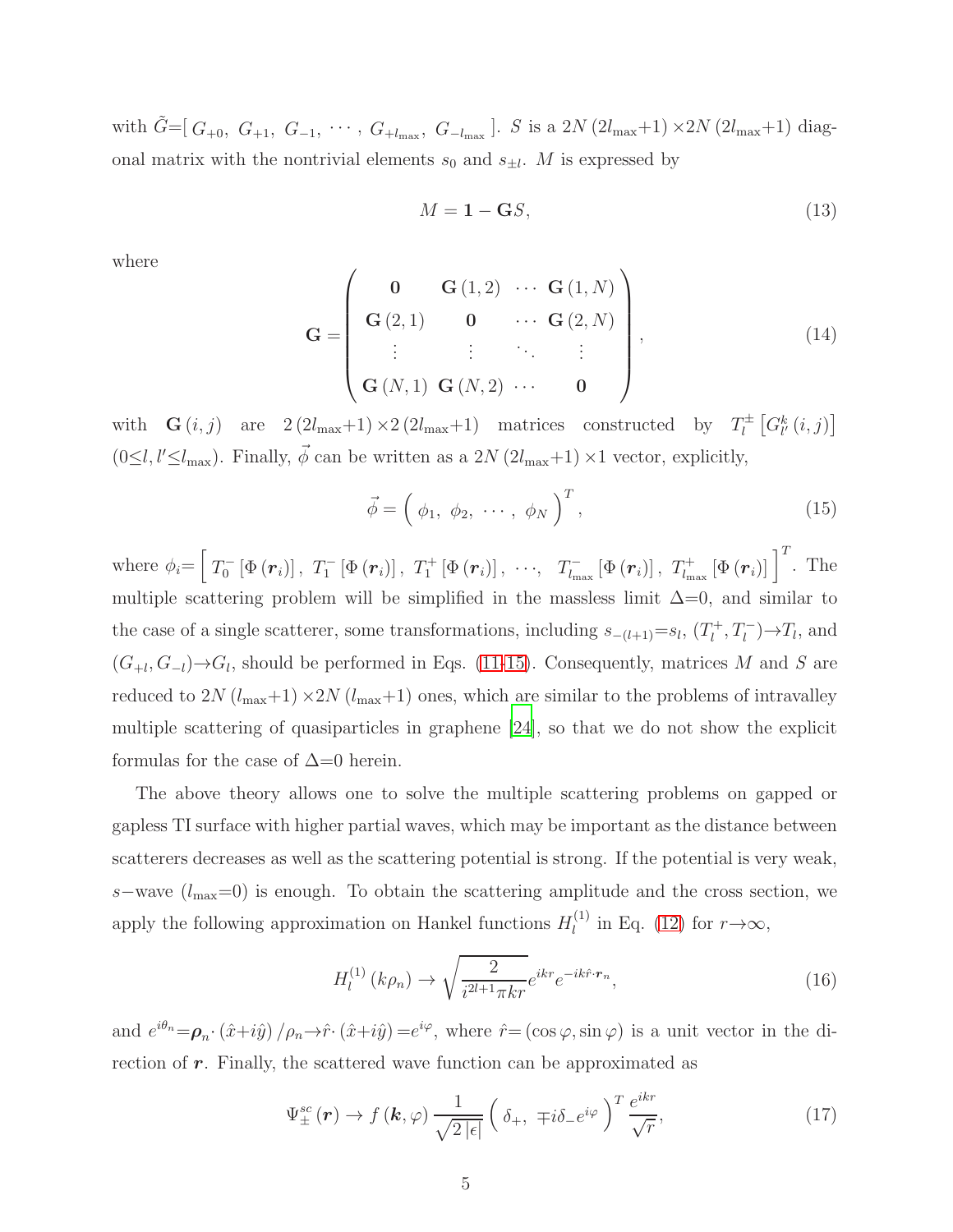

<span id="page-5-0"></span>FIG. 1: (Color online) The normalized differential (a) and the total (b-c) cross sections for a single scatterer. In (a), the red (blue) curve is for  $\Delta=0$  meV ( $\Delta=50$  meV), and  $\epsilon=320$  meV. (b) is for  $\Delta=0$  meV, while (c) is for  $\Delta=50$  meV. Insert in (a) is a zoom of  $d\Lambda/d\varphi$  in angle range  $[2\pi/3, 4\pi/3]$ , and the green dots indicate that the backscattering is allowed (forbidden) in the case of  $\Delta \neq 0$  ( $\Delta=0$ ). In all calculations,  $V_0=2$  eV, and  $a=1$  nm are chosen.

where  $f(\mathbf{k}, \varphi)$  is nothing else but the scattering amplitude. Therefore, the differential cross section should be

$$
d\Lambda/d\varphi = |f(\mathbf{k}, \varphi)|^2, \qquad (18)
$$

and the total cross section is

<span id="page-5-1"></span>
$$
\Lambda_{tot} = \int_0^{2\pi} d\varphi \left| f\left(\boldsymbol{k}, \varphi\right) \right|^2 = C_\Delta \sqrt{\frac{8\pi}{k}} \operatorname{Im} \left[ e^{-i\frac{\pi}{4}} f\left(\boldsymbol{k}, \varphi = 0 \right) \right],\tag{19}
$$

The second equality for  $\Lambda_{tot}$  expresses the 2D optical theorem in terms of our definition of f.  $C_{\Delta} = (\delta_+^2 + \delta_-^2)/2 |\epsilon|$  arises from the band gap, which reduces to unity in the massless limit. On the other hand, the scattered current  $\mathbf{j}_{sc} = \mp v_F \frac{\delta_+\delta_-}{|\epsilon|}$  $|\epsilon|$  $|f(\mathbf{k,}\varphi)|^2$  $\frac{\partial \varphi}{\partial r}$  [cos  $\varphi \hat{x} + \sin \varphi \hat{y}$ ], and the incident current  $\boldsymbol{j}_{in} = \mp v_F \frac{\delta_+\delta_-}{|\epsilon|}$  $\frac{e^{i\theta}-1}{|\epsilon|}[\cos\theta_k\hat{x}+\sin\theta_k\hat{y}],$  which result in  $d\Lambda/d\varphi=r\left|\mathbf{j}_{sc}\right|/\left|\mathbf{j}_{in}\right|=[f(\mathbf{k},\varphi)]^{2}$ . In the following calculations, without losing generality, we just consider the incident wave  $\Phi_+^{in} = \frac{e^{ikx}}{\sqrt{2|\epsilon|}} (\delta_+, -i\delta_-)^T$  propagating along the positive  $\hat{x}$  direction.

Firstly, we discuss the single nonmagnetic scatterer problem. The numerical results of scattering cross section are shown in Fig. [1.](#page-5-0) From Fig.  $1(a)$ , one can observe that the backscattering at potential is absent when the band gap decreases to zero, i.e., the differential cross section  $d\Lambda (\Delta=0) / d\varphi|_{\varphi=\pi} = 0$  [see the red curve in Fig. [1\(](#page-5-0)a)]. This is also can be seen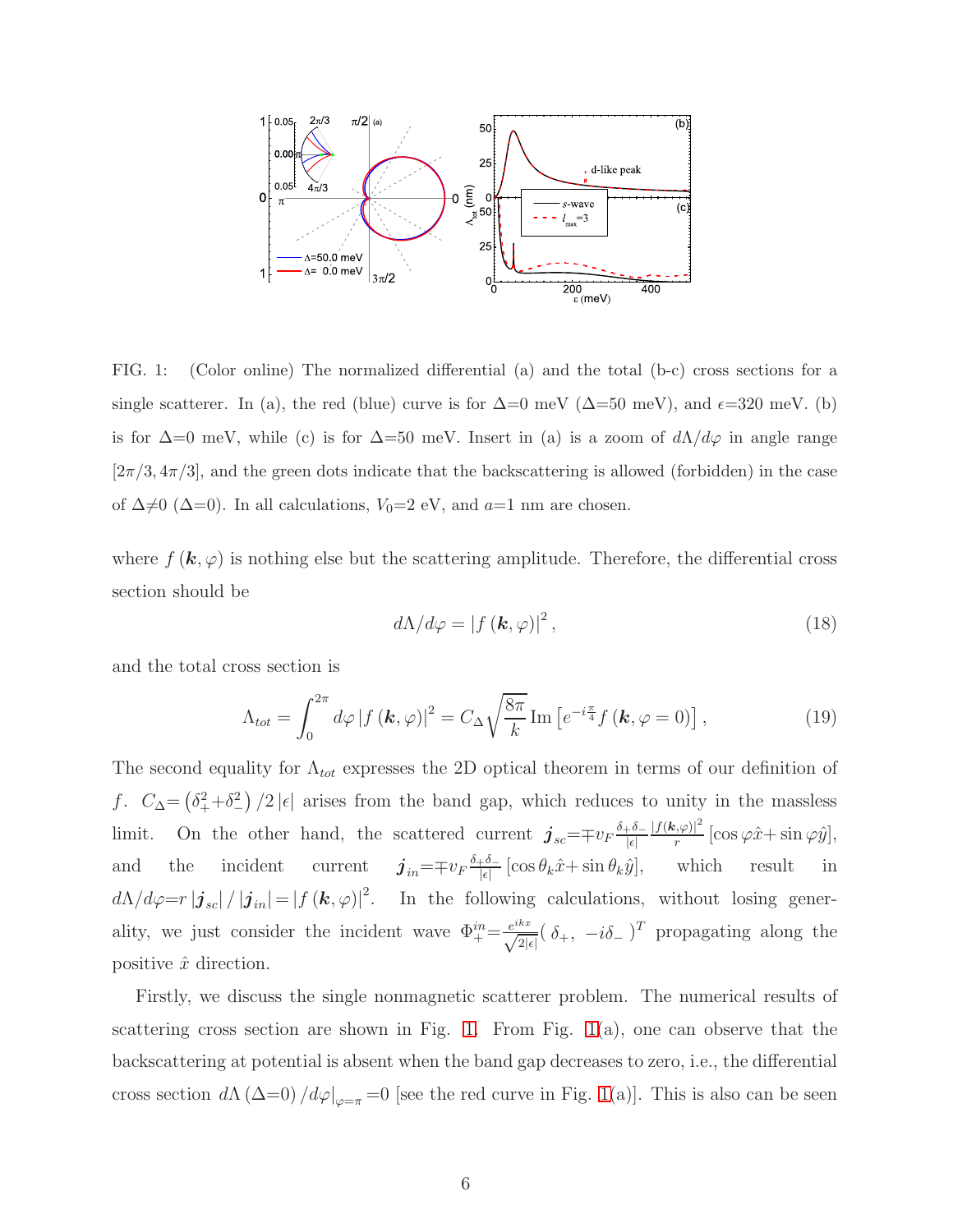from the lth−partial wave scattering amplitude

$$
f_l^{\Delta=0} = 2\sqrt{\frac{2}{i\pi k}} s_l \cos\left[(2l+1)\,\varphi/2\right] e^{-i\varphi/2},\tag{20}
$$

which results in  $f_l^{\Delta=0}(\varphi=\pi)=0$ . However, on the band-gapped TI surface, the *l*th partial wave scattering amplitude becomes

$$
f_{\pm l}^{\Delta \neq 0} = C_{\Delta} \sqrt{\frac{2}{i\pi k}} s_{\pm l} e^{\pm il\varphi},\tag{21}
$$

which indicates  $d\Lambda (\Delta \neq 0) / d\varphi|_{\varphi=\pi} = \Big|$  $\sum_{l=0}^{l_{\text{max}}} f_{\pm l}^{\Delta \neq 0}$  $\frac{d\Delta\neq 0}{dt}$   $(\varphi=\pi)$  $2^2 \neq 0$  since the time-reversal symmetry is broken by the nonzero gap in the surface Dirac spectrum. The blue curve in Fig. [1\(](#page-5-0)a) is for  $d\Lambda/d\varphi$  corresponding to  $\Delta=50$  meV. It is clear that the symmetry of  $d\Lambda(\Delta\neq0)/d\varphi$ is reduced and the backscattering is allowed. This can be more clearly seen from the insert in [1\(](#page-5-0)a), which enlarges  $d\Lambda/d\varphi$  in angle range  $[2\pi/3, 4\pi/3]$ .

The total cross section  $\Lambda_{tot}$  as a function of energy  $\epsilon$  is shown in Fig. [1\(](#page-5-0)b) and 1(c) for the gapless and gapped TI surface. On average, the contributions from higher partial waves are much smaller than s–wave  $(|f_0| \gg |f_{l\neq0}|)$  in low-energy scattering regime, see the black curves in Fig. [1\(](#page-5-0)b) and 1(c) which only takes into account the  $s$ –wave in calculations. However, we find that higher partial waves may introduce some remarkable corrections. For example, we find an additional resonance peak  $(d-$ like peak) around  $\epsilon=233$  meV when the  $f_{l=2}^{\Delta=0}$  partial wave is taken into account, while much higher partial wave has little corrections on  $\Lambda_{tot}$ , see the red dashed curves in Fig. [1\(](#page-5-0)b). This additional peak arises from the pole of  $|s_{l=2}|$ , which could be obtained by expanding  $|s_{l=2}|$  at this point. The pole of  $|s_{l=1}|$  is out of the energy range we considered here, therefore, the corrections from  $p$ −wave is small in Fig. [1\(](#page-5-0)b). Furthermore, we can find that  $\Lambda_{tot}$  for  $\Delta \neq 0$  [Fig. [1\(](#page-5-0)c)] is totally different from that for  $\Delta=0$ . A sharp peak at the band edge  $\epsilon=\Delta$  is found. In fact,  $\epsilon=\Delta$  is a pole of  $|s_l|$  for arbitrary *lth* partial wave. Therefore, we can conclude that this sharp peak in  $\Lambda_{tot}$ , which can be easily measured in scattering experiment, may provide a useful way to determine the band gap (as well as the effective mass  $m^*$  of quasiparticle) of TI surface. The contributions from higher partial waves are obvious when  $\epsilon > \Delta$  [the red dashed curve in Fig. [1\(](#page-5-0)c)].

Now let us discuss the double-scatterer case. The analytical expressions of the scattering amplitude for multiple scatterers are complicated, especially when taking into account the higher partial waves and the band gap. In the limit of  $\Delta=0$ , the differential cross section for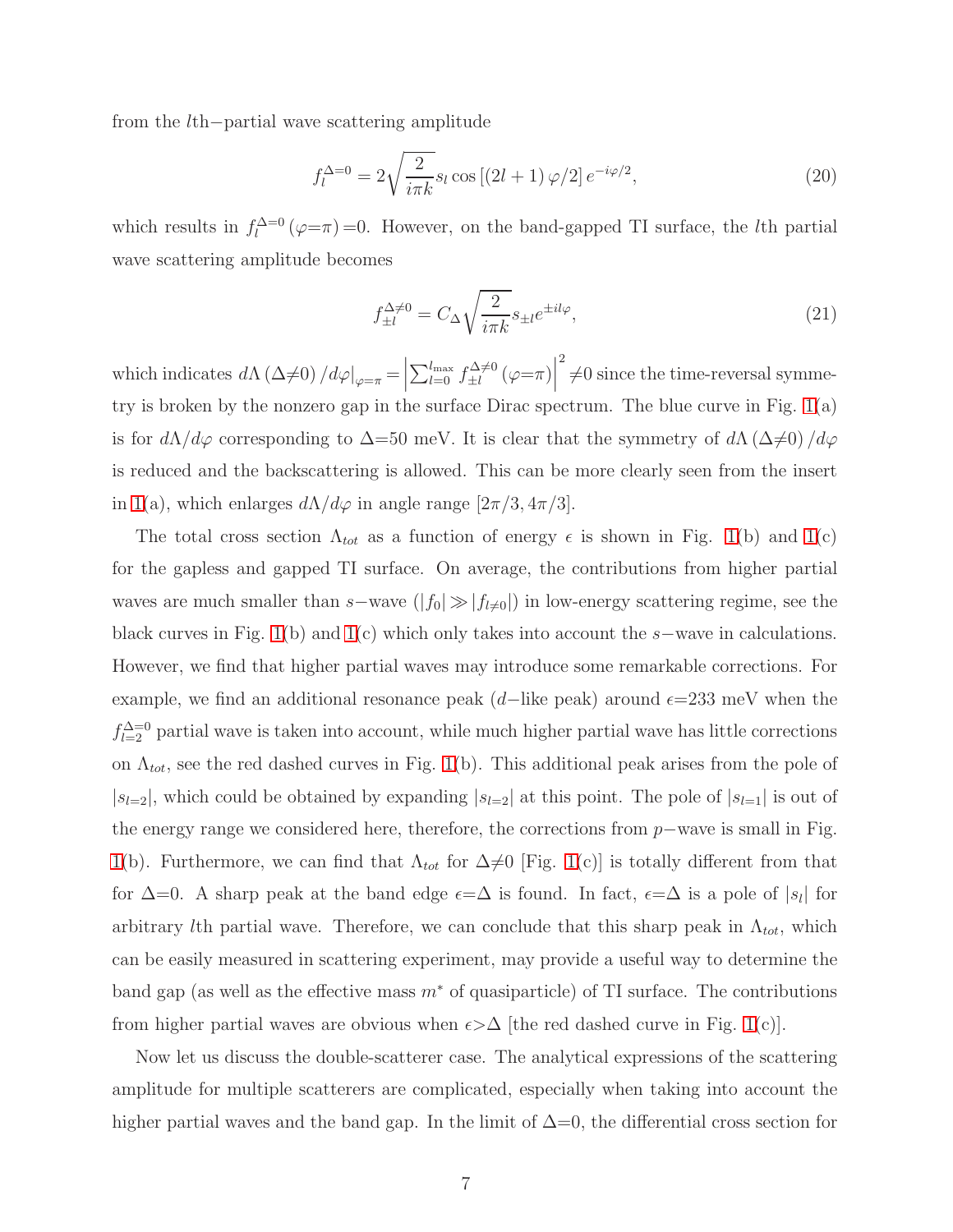

<span id="page-7-0"></span>FIG. 2: (Color online) The same as in Fig. [1](#page-5-0) for two identical scatterers separated by distance d=6 nm on a TI surface.  $r_1=(-3,0)$  and  $r_2=(3,0)$ . Other parameters are chosen as the same as in Fig. [1.](#page-5-0)

two identical scatterers located at  $r_{1/2} = (\pm d/2, 0)$  becomes symmetric since M is symmetric. For instance, if we just consider the s−wave, we can obtain the scattering amplitude

$$
f_0^{\Delta=0} = \sqrt{\frac{2}{i\pi k}} s_0 \sum_{n,m=1}^2 e^{i(\mathbf{k}\cdot\mathbf{r}_m - k\hat{r}\cdot\mathbf{r}_n)}
$$
  
 
$$
\times \left\{ \left[ M_0^{-1} \right]_{2n-1,2m-1} \pm i \left[ M_0^{-1} \right]_{2n,2m-1} e^{-i\varphi} \right\}
$$
  
 
$$
\mp i \left[ M_0^{-1} \right]_{2n-1,2m} + \left[ M_0^{-1} \right]_{2n,2m} e^{-i\varphi} \left\}, \tag{22}
$$

where

$$
M_0^{-1} = \frac{1}{D} \begin{pmatrix} 1 & 0 & s_0 H_0 & \pm s_0 H_1 \\ 0 & 1 & \mp s_0 H_1 & s_0 H_0 \\ s_0 H_0 & \mp s_0 H_1 & 1 & 0 \\ \pm s_0 H_1 & s_0 H_0 & 0 & 1 \end{pmatrix}
$$
(23)

with  $D=\sqrt{\det|M_0|}$ =1-s<sup>2</sup> $\{[H_0^{(1)}\]$  $\binom{1}{0} (kd)]^2 + [H_1^{(1)}$  $\int_1^{(1)} (kd)^2$ . It is easy to find that  $f_0(\mathbf{k}, \pi) = 0$ , which indicates that the backscattering is also prohibited. This property can be clearly seen from the red curve in Fig.  $2(a)$  as well as the inset of Fig.  $2(a)$ . However, the symmetry is reduced by the nonzero gap and the backscattering can occur, see the blue curve in Fig. [2\(](#page-7-0)a). Besides, we find that the scattering along the directions of  $\varphi \sim 60^{\circ}$ , 120<sup>°</sup>, 240<sup>°</sup>, and 300◦ is forbidden since the interference effect along these directions is destructive during the multiple scattering process. In the forward direction  $(\varphi=0)$ , however, the interference is still constructive. Moreover, comparing to the single-scatterer case, the width of resonance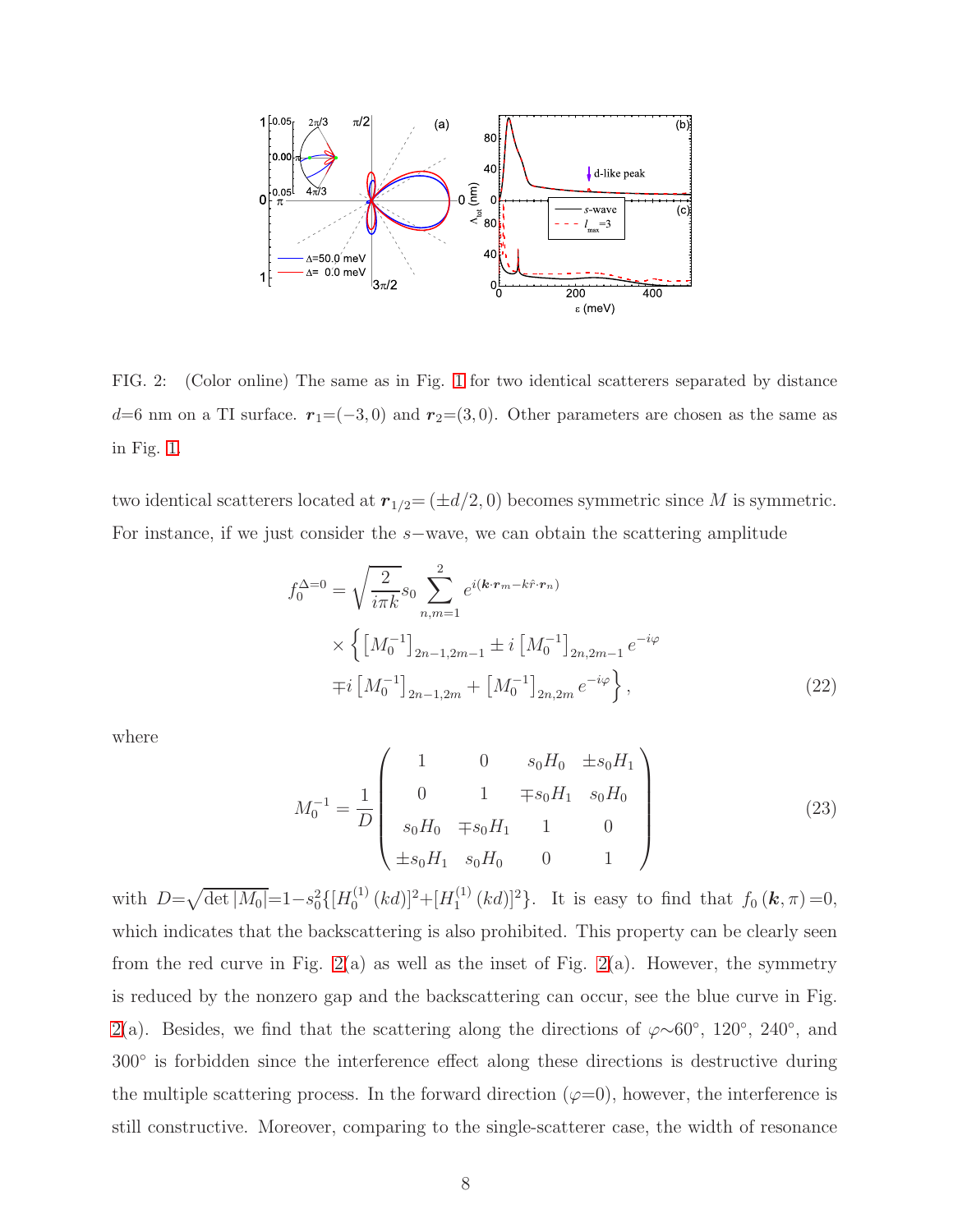

<span id="page-8-0"></span>FIG. 3: (Color online) Optical theorem Eq. [\(19\)](#page-5-1) for three scatterers. The black (red dashed) curves are results in the first (second) equality in Eq. [\(19\)](#page-5-1).  $\Delta=0$  and  $l_{\rm max}=5$  are chosen in calculations.

peak is narrowed and the peak is pushed to lower energy due to the interference during quasiparticle scattering between the impurity pair. Also, the higher partial waves introduce additional resonance peaks in  $\Lambda_{tot}$ , see the red curve in Fig. [2\(](#page-7-0)b) and 2(c).

In principle, one can get the cross section as well as other transport properties for N scatterers on the TI surface by the above theory. Before ending this paper, we calculated  $\Lambda_{tot}$  for three scatterers to demonstrate the optical theorem in Eq. [\(19\)](#page-5-1). For simplicity, we set  $\Delta$ =0 and  $l_{\text{max}}$ =3 in calculations, and the results are shown in Fig. [3,](#page-8-0) in which the black curve is obtained by numerical integral while the red dashed curve is obtained from the second equality in Eq. [\(19\)](#page-5-1). We can see that they are in good agreement with each other. Therefore we believe the optical theorem in Eq. [\(19\)](#page-5-1) should be proper to characterize the general multiple scattering process.

In summary, we have developed a general partial-wave multiple scattering theory for scattering from cylindrically symmetric potentials on TI surfaces and applied to cross section calculations. We have found that higher partial waves may introduce some important corrections in low-energy scattering. Importantly, a resonance peak at the band edge of the gapped TI surface was found, which should be easily measured in scattering experiments. This prediction may provide a useful way to determine the band gap of TI surface states. Our formulation can be extended to magnetic impurity scattering as well as spin-orbit coupled scattering on TI surface.

This work was supported by NSFC under Grants No. 90921003, No. 60776063, No.